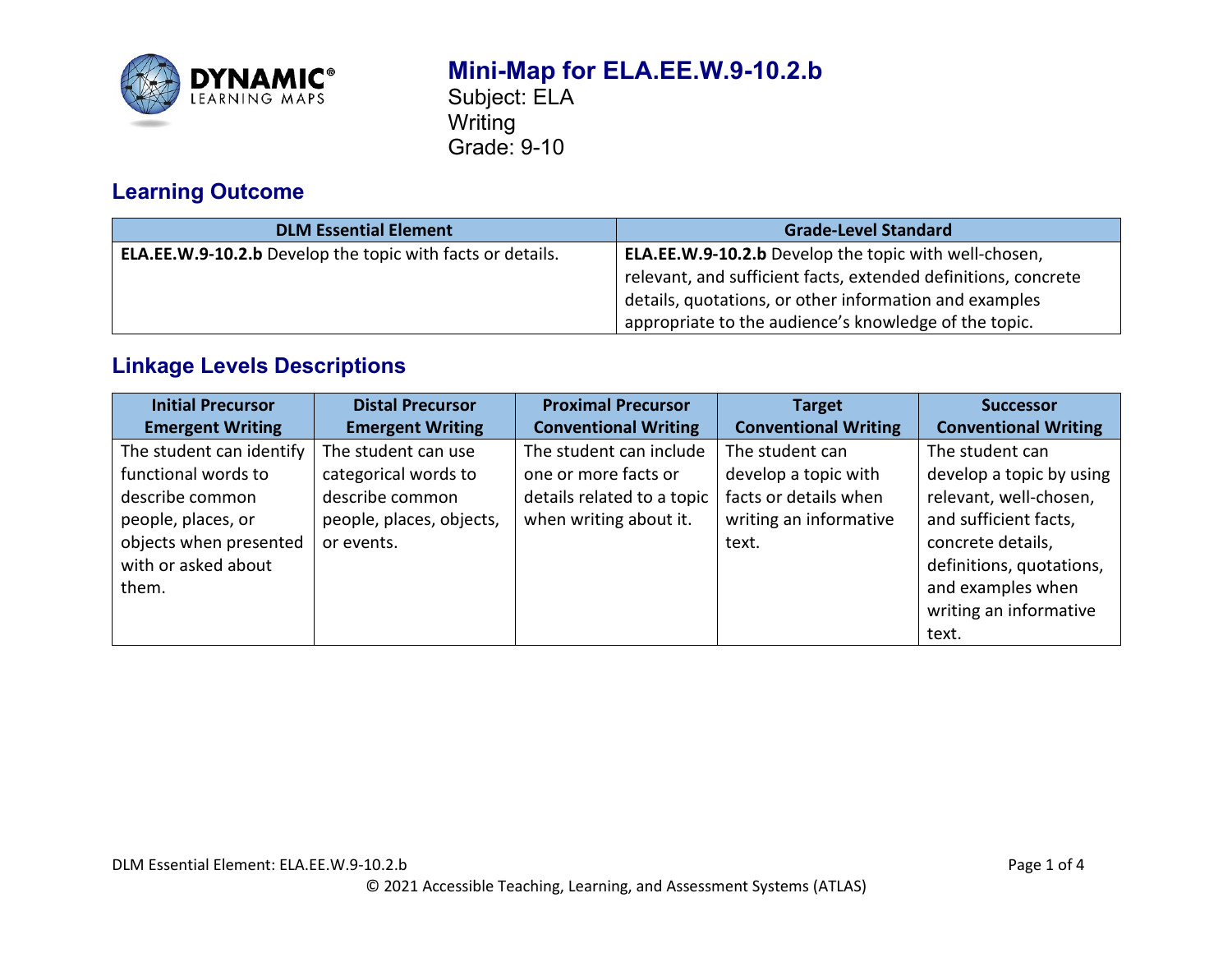## **Emergent and Conventional Writing Testlets**

This Essential Element is tested in an ELA writing testlet. Writing testlets are assessed at two levels: Emergent Writing and Conventional Writing. The Initial Precursor and Distal Precursor nodes are assessed in the emergent writing testlet in Grade 9-10 with four other Essential Elements: ELA.EE.W.9-10.2.a, ELA.EE.W.9-10.2.c, ELA.EE.W.9-10.2.d, and ELA.EE.W.9-10.2.f. The Proximal Precursor, Target and Successor nodes are assessed in the conventional writing testlet in Grade 9-10 with one other Essential Element: ELA.EE.L.9-10.2.c.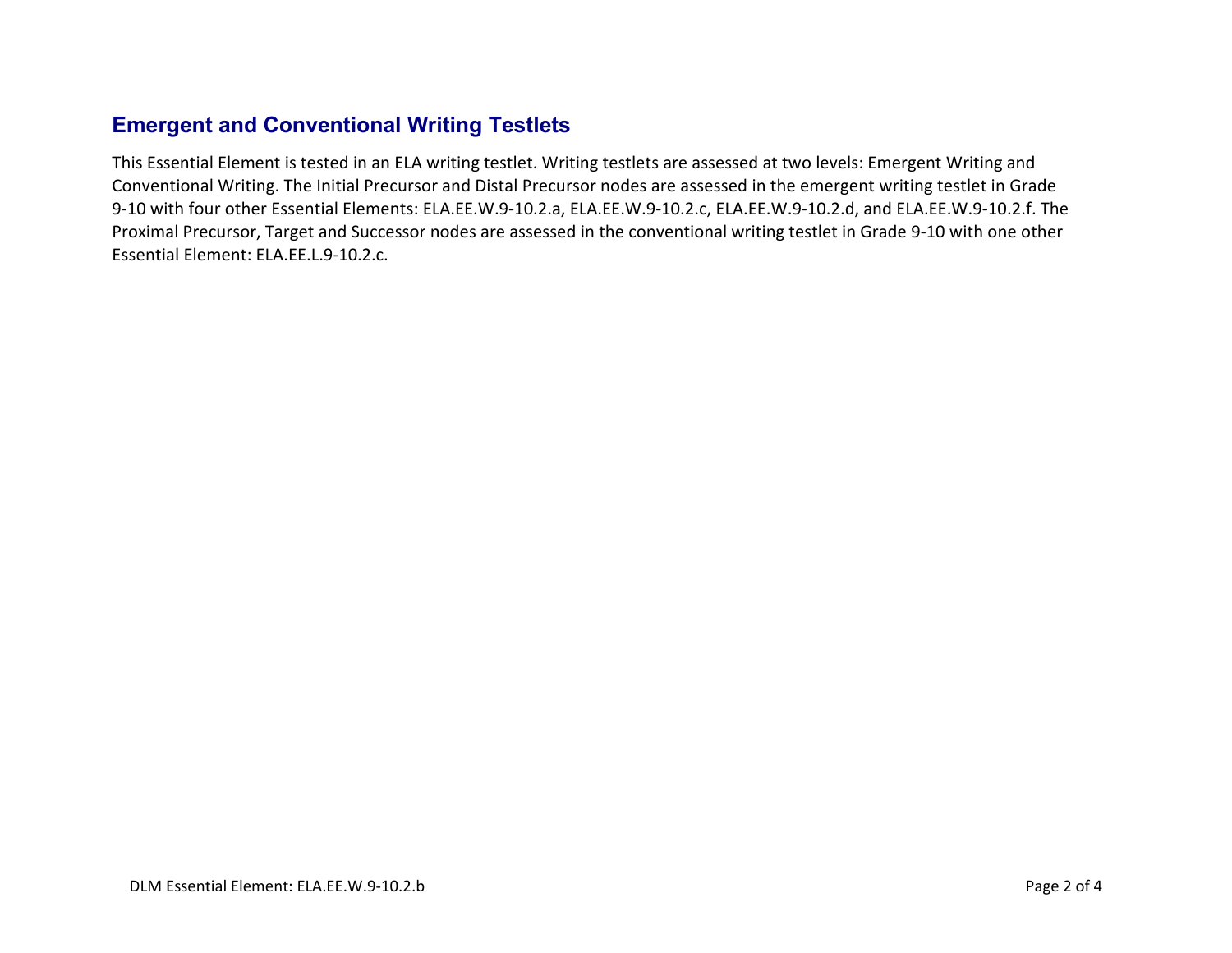## **Initial Precursor and Distal Precursor Linkage Level Relationships to the Target**

As students work toward being able to develop a topic in writing using facts or details, they need to begin understanding how to expand upon ideas. At the Initial Precursor linkage level, this could mean that students are encouraged to think about the function of things after they have selected their topic but before they actually start writing using a pencil, keyboard, or alternate pencil.

### *How is the Initial Precursor related to the Target? How is the Distal Precursor related to the Target?*

As students work toward being able to develop a topic in writing using facts or details, it is helpful for them to have the skills to elaborate on information regarding people, places, objects, or events. Being able to categorize this information is one way to work on elaboration. For example, students could select their own topics for writing, talk about their ideas, and then name the categories for people, places, objects, or events in their writing. A student who chooses to write about school might include the category people, and include the names of people from school in his writing.

## **Instructional Resources**

| <b>Writing Testlet FAQs</b>                                 |  |  |
|-------------------------------------------------------------|--|--|
| <b>Instructionally Embedded Assessment</b>                  |  |  |
| <b>Year-End Assessment</b>                                  |  |  |
| <b>Released Testlets</b>                                    |  |  |
| See the Guide to Practice Activities and Released Testlets. |  |  |
| <b>Using Untested (UN) Nodes</b>                            |  |  |
| See the document Using Mini-Maps to Plan Instruction.       |  |  |